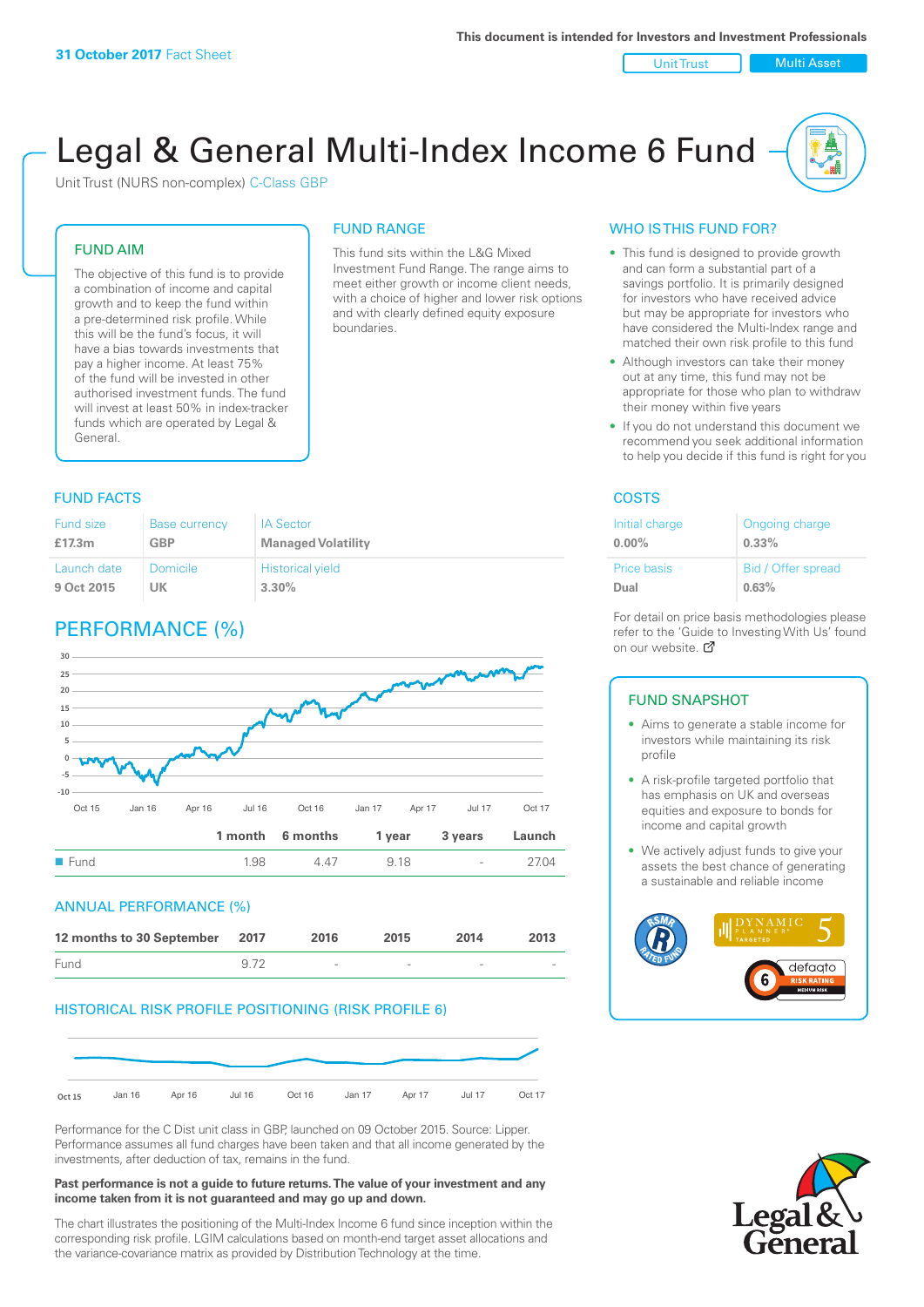# Legal & General Multi-Index Income 6 Fund

Unit Trust (NURS non-complex) C-Class GBP

## PORTFOLIO BREAKDOWN

All data source LGIM unless otherwise stated. Totals may not sum due to rounding.





#### FUND MANAGERS

The fund managers have responsibility for managing the multi-index fund range. They are part of the Multi-Asset Funds (MAF) team in LGIM. This team focuses on designing and managing multi-asset funds that are tailored to match the specific objectives of various client types. The team sits within a wider Asset Allocation team which combines both depth of experience with a broad range of expertise from different fields, including fund management, investment consulting and risk management roles.

# TOP 10 HOLDINGS (%)

| <b>L&amp;G UK Index Trust</b>                                    | 9.6 |
|------------------------------------------------------------------|-----|
| L&G Emerging Markets Government Bond (US\$) Index Fund           | 8.0 |
| L&G Emerging Markets Government Bond (Local Currency) Index Fund | 7.8 |
| iShares UK Dividend UCITS ETF                                    | 7.2 |
| L&G US Index Trust                                               | 6.8 |
| L&G High Income Trust                                            | 6.3 |
| <b>L&amp;G Pacific Index Trust</b>                               | 6.3 |
| L&G European Index Trust                                         | 5.9 |
| <b>LGIM Global Corporate Bond Fund</b>                           | 5.0 |
| <b>LGIM Sterling Liquidity Fund Class 1</b>                      | 4.9 |